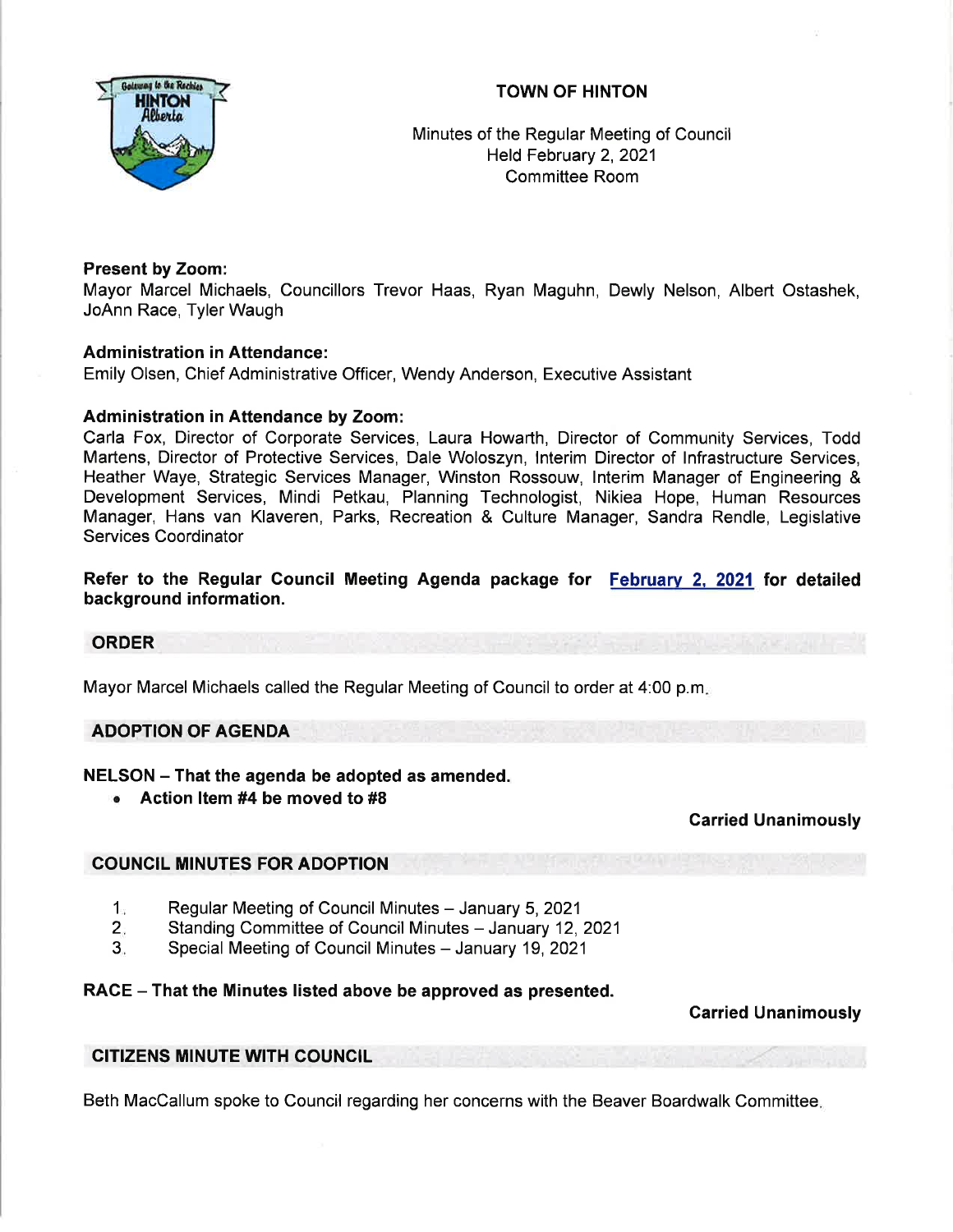Town of Hinton Regular Meeting of Council Minutes- February 2, 2021 Page l2

### DELEGATIONS AND PRESENTATIONS

Caryn Bouchard, FCSS Manager, and Jenna Altrogge, Assistant FCSS Manager, provided Council with an FCSS Services Update. The presentation is part of the February 2, 2021 Regular Council agenda package.

### CLOSED SESSION

MAGUHN - That the Regular Meeting of Council move to Closed Session at 4:18 p.m. Carried Unanimously

C. Fox, L. Howarth, D. Woloszyn, T. Martens, H. Waye, W. Rossouw, M. Petkau, H. van Klaveren and W. Anderson left the meeting at 4:30 p.m.

MAGUHN - That the Regular Meeting of Council move out of Glosed Session at 4:56 p.m. Carried Unanimously

C. Fox, L. Howarth, D. Woloszyn, T. Martens, H. Waye, W. Rossouw, M. Petkau, H. van Klaveren and W. Anderson rejoined the meeting.

### ACTION ITEMS

- 1. Temporary Mandatory Mask and Face Coverings Bylaw Review
- 2. Hinton Youth Advisory Council Appointment

OSTASHEK - To postpone the Hinton Youth Advisory Council appointment until the March 2, 2021 Regular Council meeting.

> Garried 6-1 For: Haas, Waugh, Maguhn, Michaels, Ostashek, Race Against: Nelson

3. Revised Debenture Bylaw No. 1150 - Purchase of New Fire Engine

MAGUHN - That Council gives First reading of Revised Debenture Bylaw No. 1150. Garried Unanimously

WAUGH - That Council gives Second reading of Revised Debenture Bylaw No. 1150. Carried Unanimously

RACE - That Council gives unanimous consent for Third reading of Revised Debenture Bylaw No.1150.

Garried Unanimously

RACE - That Council gives Third reading of Revised Debenture Bylaw No. 1150. Garried Unanimously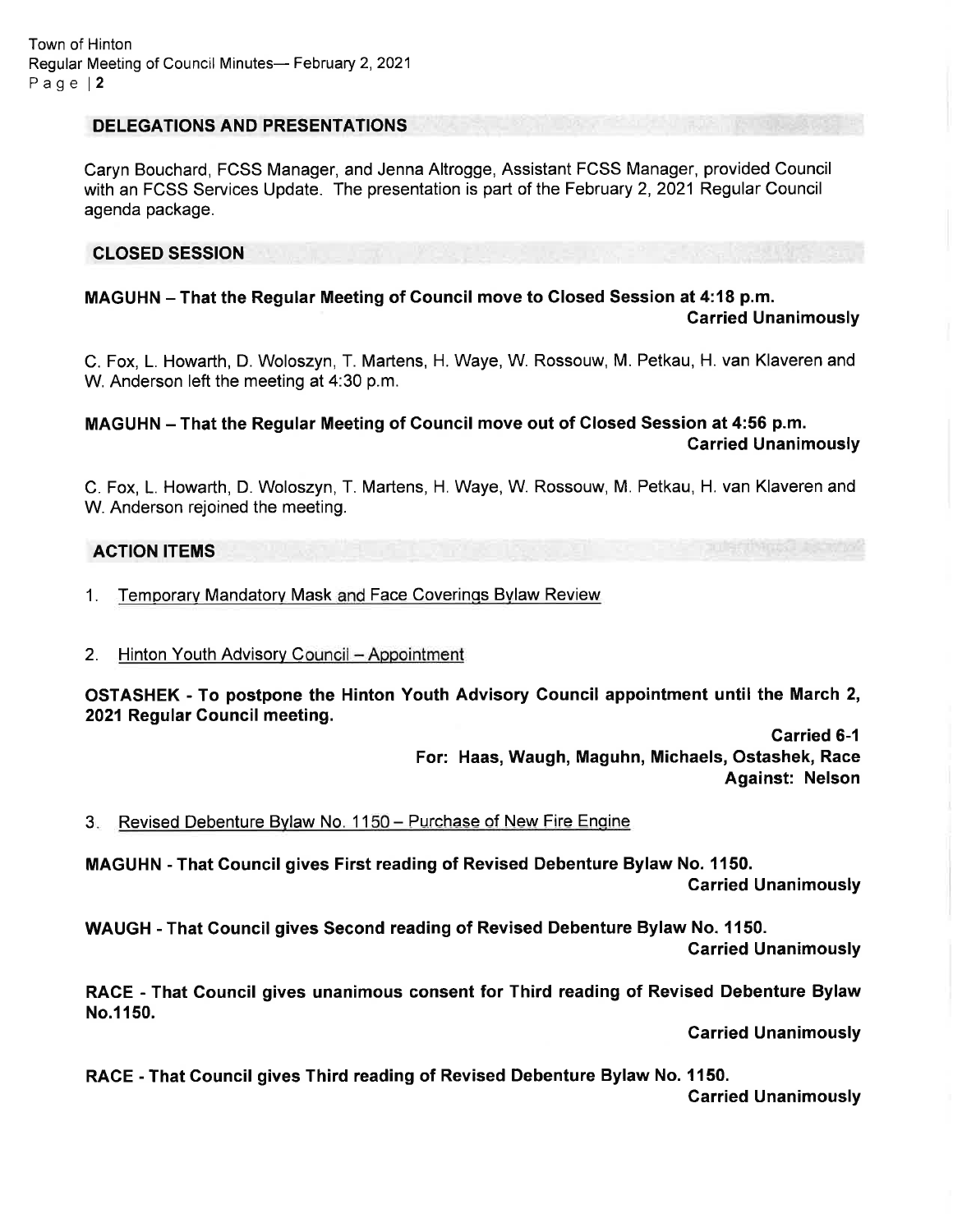### 4. Beaver Boardwalk Recommendations & Deliverables

N. Hope joined the meeting at 5:56 p.m.

A short break was called at 6:09 p.m. with the meeting reconvening at 6:17 p.m

MAGUHN - Direct Administration, in conjunction with Mayor Michaels, to host a monthly virtual or in-person open house to provide information updates and opportunities for stakeholder feedback regarding the Beaver Boardwalk and the bridge until such time a permanent committee is formed.

Carried Unanimously

HAAS - That Council establish an oversight committee for the ongoing rehabilitation, and sustainability of the Boardwalk, the composition of the committee will be determined through the Terms of Reference, and the committee must include representation from community stakeholder groups.

Garried Unanimously

NELSON - That Gouncil direct Administration to bring a Terms of Reference for the new Beaver Boardwalk committee to a Standing Gommittee meeting prior to June 30,2021.

Carried Unanimously

NELSON - That Gouncil approve the reintroduction of maintenance dollars in the amount of \$60,000 within the annual operating budget beginning in 2022, and that re-evaluation of this amount shall occur on an ongoing basis.

Carried Unanimously

RACE - That Gouncil direct Administration to bring a report to a Standing Gommittee meeting with options for the duplicated boardwalk and trail sections, and with input from the oversight committee once established.

Garried Unanimously

WAUGH - That Gouncil approve the 2021 MSP funded workplan

Carried Unanimously

MAGUHN - That Council dissolve the current Beaver Boardwalk Committee subsequent to <sup>a</sup> handover meeting with the new committee.

Garried Unanimously

OSTASHEK - That Council approve the Beaver Boardwalk Committee recommendations as outlined in the Beaver Boardwalk Recommendations and Deliverables report.

Garried Unanimously

H. van Klaveren left the meeting at 6:57 p.m.

5. Support for Alberta Communitv Partnership Grant Co-Application

H. Waye left the meeting at 7:04 p.m.

T. Martens left the meeting at 7:10 p.m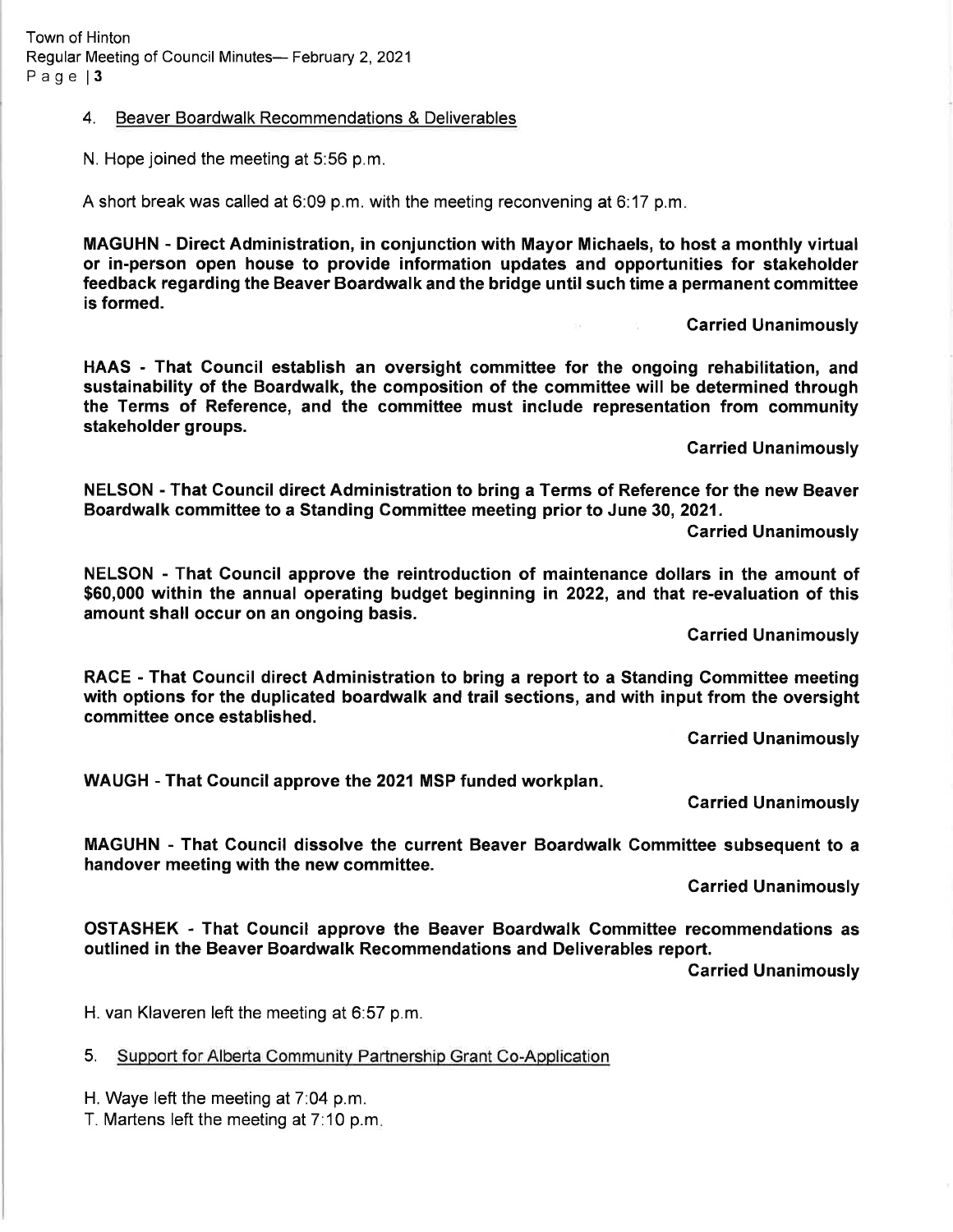Town of Hinton Regular Meeting of Council Minutes- February 2, 2021 Page l4

> MAGUHN - That Council provide a lefter of support to the Town of Drayton Valley, outlining the Town of Hinton's support of the joint application for the Alberta Gommunity Partnership Grant. Carried Unanimously

### 6. Asset Management Planning Project

NELSON - That Gouncil approve the 2021 budget of \$87,050 for the Asset Management Planning Project as presented and further support the 2022-23 Plan for Asset Management of 2022: \$1 81,500 & 2023: \$221,700.

MAGUHN: to split the motion

NELSON - That Council approve the 2021 budget of \$87,050 for the Asset Management Planning Project as presented.

Garried Unanimously

NELSON - That Council further support the 2022-23 Plan for Asset Management of 2022: \$181,500 &2023: \$221,700.

> Garried 6-1 For: Haas, Waugh, Michaels, Ostashek, Nelson, Race Maguhn Against:

MAGUHN - Direct Administration to arrange a workshop aimed at educating Gouncil on the direct costs and benefits of Asset Management software.

Carried Unanimously

NELSON - To extend the meeting beyond 4 hours.

Garried Unanimously

M. Petkau left the meeting at 8:00 p.m

7. Year-To-Date Financial Statements and Capital Status Report as at December 31, 2020

NELSON - That the 2020 surplus come back to a Standing Committee meeting of council prior to the end of March 2021.

Garried Unanimously

NELSON - That the Year to date financial statements come to a Standing Committee meeting by the end of February 2021.

Garried Unanimously

#### 8. 2021 Non-Union Wage Increase

MAGUHN - That Council approve the 1.9% cost of living increase in wages for non-union Town employees, as included in the 2021 Budget.

> Carried 4-3 For: Haas, Maguhn, Ostashek, Race Against: Michaels, Waugh, Nelson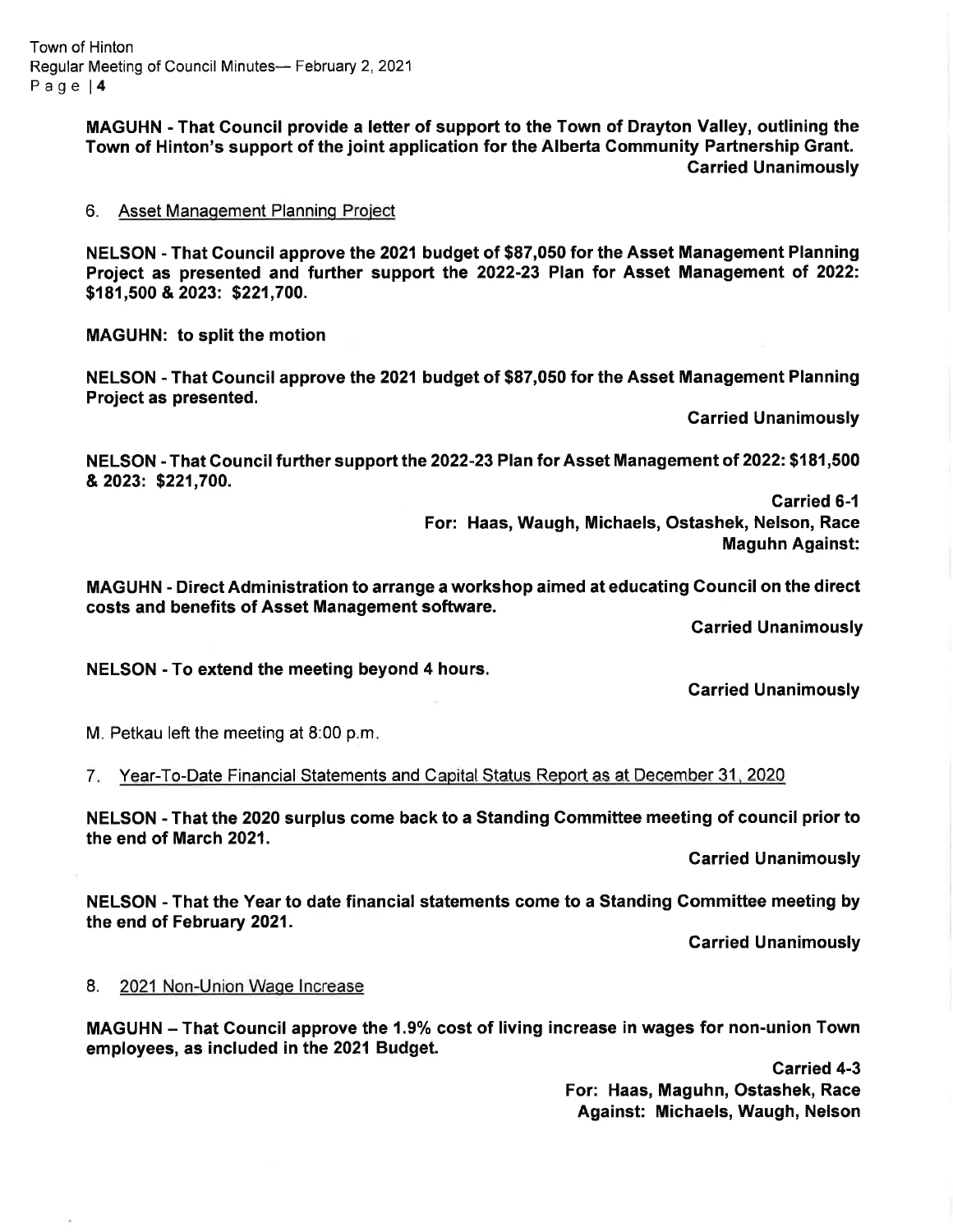Town of Hinton Regular Meeting of Council Minutes- February 2, 2021 Page l5

W. Rossouw left the meeting at 8:30 p.m.

#### INFORMATION ITEMS

1. Council lnformation Packages #1, #2, #3 and #4 for February 2,2021

### OSTASHEK - That Council accept Information Packages #1, #2, #3 and #4 for February 2, 2021 as information.

Garried Unanimously

#### REPORTS FROM MAYOR, COUNCIL, CHIEF ADMINISTRATIVE OFFICER

1. Council Updates (Training, Conferences, Committees, Community Events) and Urgent Matters

Councillors reported on the various committees, meetings, and activities they attended since the last Regular Council meeting and what they plan on attending in the coming weeks as well as any urgent matters.

D. Woloszyn and C. Fox left the meeting at 8:38 p.m.

2. Chief Administrative Officer Report and Status Report

Emily Olsen, Chief Administrative Officer, provided an update on administrative matters and provided a status report.

3. Administrative lnquiries

There were no Administrative lnquires.

NOTICES OF MOTION

There were no Notices of Motion

CLOSED SESSION

NELSON - That the Regular Meeting of Council move to Closed Session at 8:47 p.m. Garried Unanimously

S. Rendle and W. Anderson left the meeting

MAGUHN- That the Regular Meeting of Council move out of Closed Session at 9:13 p.m. Carried Unanimously